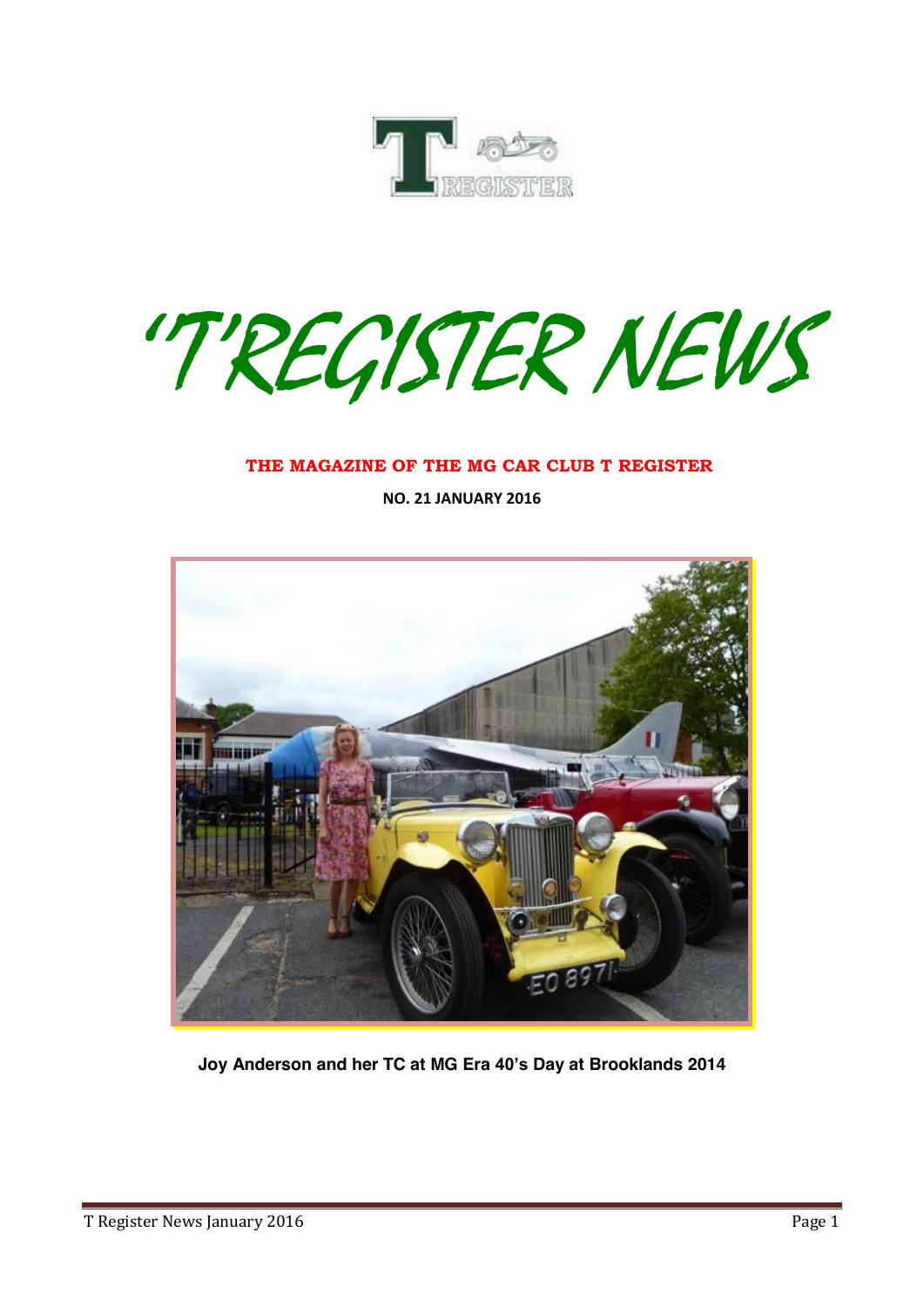## **A Message from the Chairman of the MG Car Club 'T' Register - Geoff Matthews**

I hope you have managed to miss the worst of this winter's floods and snow! Certainly, here in the West Country we have so far experienced a very mild winter and with January well advanced we are well into planning the year ahead.

Our first event, at Stoneleigh is our usual season opener with our main event of the Rebuild not far behind so I hope you will have both dates in your diary. I am particularly keen to see as many of you as possible at Gaydon for Rebuild and our AGM as this will mark the start of my sixth year as your Chair and we desperately need a new face to step in by this time in 2017 when I will be stepping down. If you have any interest in joining your merry band of volunteers it would be a great time to make yourself known to us and you would then have a year to familiarise yourself with the way the Register works. I look forward to a call on 01840 214972.

I also hope many of you will have received and enjoyed our monthly on line newsletter, which is part of our new strategy of communication. It incorporates many links to other interesting articles around the MG world and is working well with our Facebook page to make sure you are all kept up to date with the latest developments. The ability to enjoy many photographs and, indeed, videos from not only the MGCC but from other MG based clubs is surely worth the investment of a little time to learn the ropes. I know some of you are reluctant to move to the new electronic world but I urge you to at least ensure you receive this monthly electronic publication, which will probably replace TRN in the next year or so and, if you then do not receive the electronic version, your only contact with the Register will be Safety Fast. If anyone feels they would like to know more about this and needs some help please contact me, I will be only too pleased to assist.

Finally, I wish you all the best for the coming Season and hope to meet most of you at one or more of our events.

Geoff Matthews

#### **TRN JANUARY 2016**

#### **TABLE OF CONTENTS**

| Page | $\mathbf{2}$   | A message from<br>the Chairman    | Geoff<br>Matthews        |  |
|------|----------------|-----------------------------------|--------------------------|--|
| Page | 3              | <b>The Editorial</b>              | John Ward                |  |
| Page | 4              | <b>Cover Story</b>                | Joy<br>Anderson          |  |
| Page | $\overline{7}$ | 2016 Calendar of<br><b>Events</b> | <b>John Ward</b>         |  |
| Page | 10             | A love affair                     | <b>Barry</b><br>Woolford |  |
| Page | 13             | <b>Competition</b><br>pictures    | Colin<br><b>Murrell</b>  |  |
| Page | 14             | <b>Jottings</b>                   |                          |  |
| Page | 16             | The committee                     |                          |  |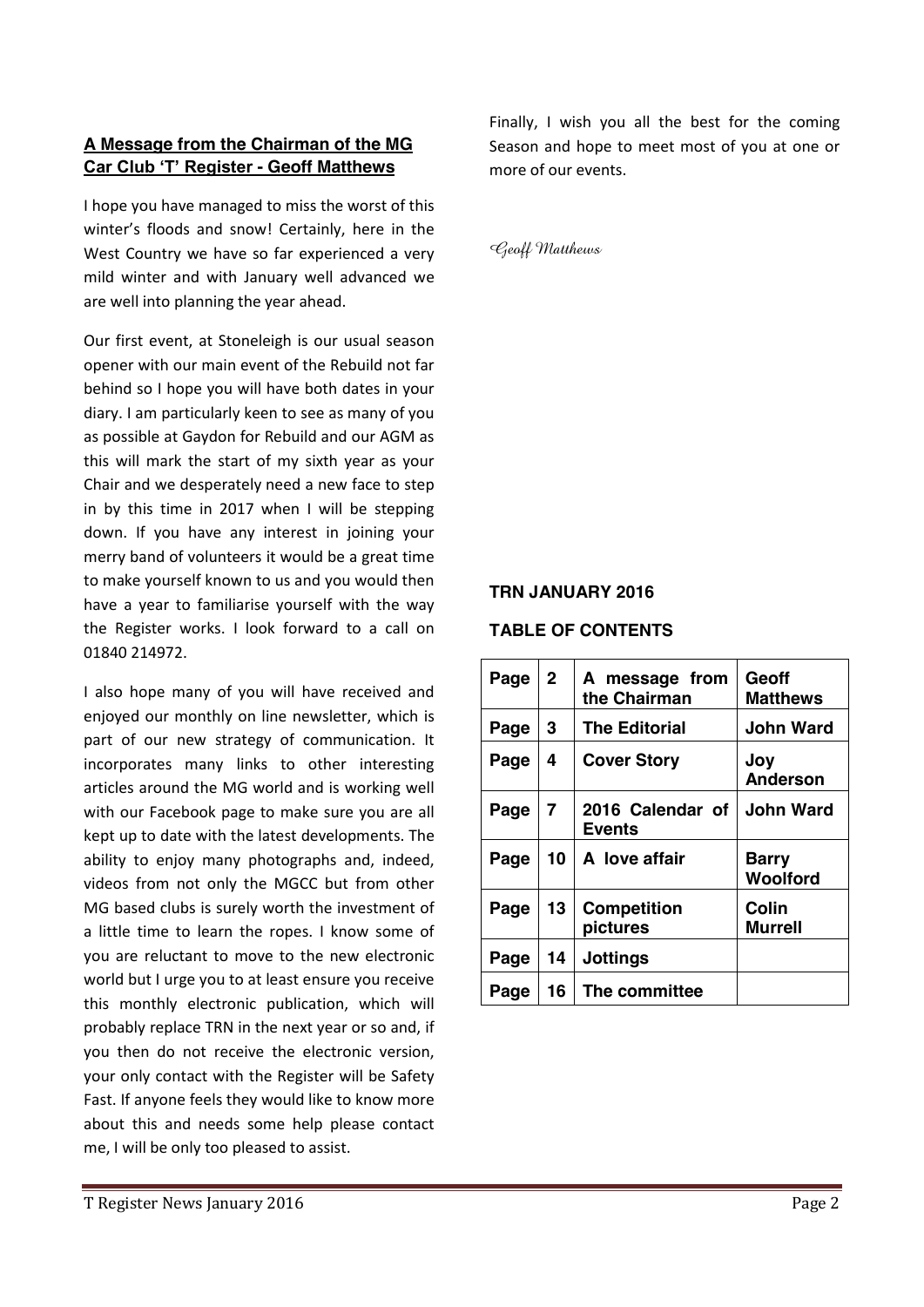## **EDITORIAL**

And so we are……..January and the first of this years' TRN editions and following on from the October editorial some of you will still be reading these notes and not clicking and downloading from the web.

Life can never be still or mankind slips backwards and so it is in the T Register. The Facebook page goes from strength to strength and all T Register members that we know of who have registered an email address with us will now be receiving a monthly invite to open up the T Register Monthly Newsletter and check up on latest MG gatherings, news and gossip from around the globe.

The year gathers pace next month and the regular outing to Stoneleigh is upon us first in February with the Rebuild sessions (is it really 36 years!) and the AGM at the end of March.

Interesting sitting at this desk sometimes, both ends of the scale manifest themselves. Old reminiscences from bygone days and stories of the T Type they let get away, I wonder where it is now, is it still around , can I go and see it and rekindle life in the fast lane , or as it was then! And then hope eternal , new kids on the block , just retired or mother in law has passed on, bought a box of T Type bits and embarking on a full rebuild, do you know where I can get a manual or a manifold?

For me at the moment, contemplating the gearbox on the TF now, no problems with it for 47 years, then I took the engine and gearbox out, new clutch etc and following my old adage "if it ain't broke don't fix it" duly put the box back intact. Sadly since then we regularly slip out of fourth when applying throttle at bends and hills, developing a bad habit of riding with my left hand over the gear stick! The answer must be simple or is it?<br>Time will tell

Until next time, John W

Investing in keeping MGs on the road We embarked on a re-engineering programme 5 years ago in order to address the difficulties many MG owners encounter when trying to replace parts that are no longer available or of inferior quality All the parts are manufactured in the UK and machined from superior quality materials in order that they last longer and in many cases improve the driveability of the car. We haven't stopped here though. We currently have many projects on the go so watch out for more parts coming soon. We do stock a comprehensive range for all T Series aiming to keep the cars on the road and

working as they should. Whether it be mechanical, body or trim we will make every endeavour to help. Our workshops are fully experienced in all MGs but particularly T Series with many total rebuilds to our credit over the past 36+ years of our business. Whether it be a rebuild or just a part or technical advice, contact us.

Ron Gammons was a founder member of the T Register back in 1963 and has owned, raced and loved T Series throughout. Malcolm Gammons cut his racing teeth on the family TC and then built his racing TF. Contact the winners!

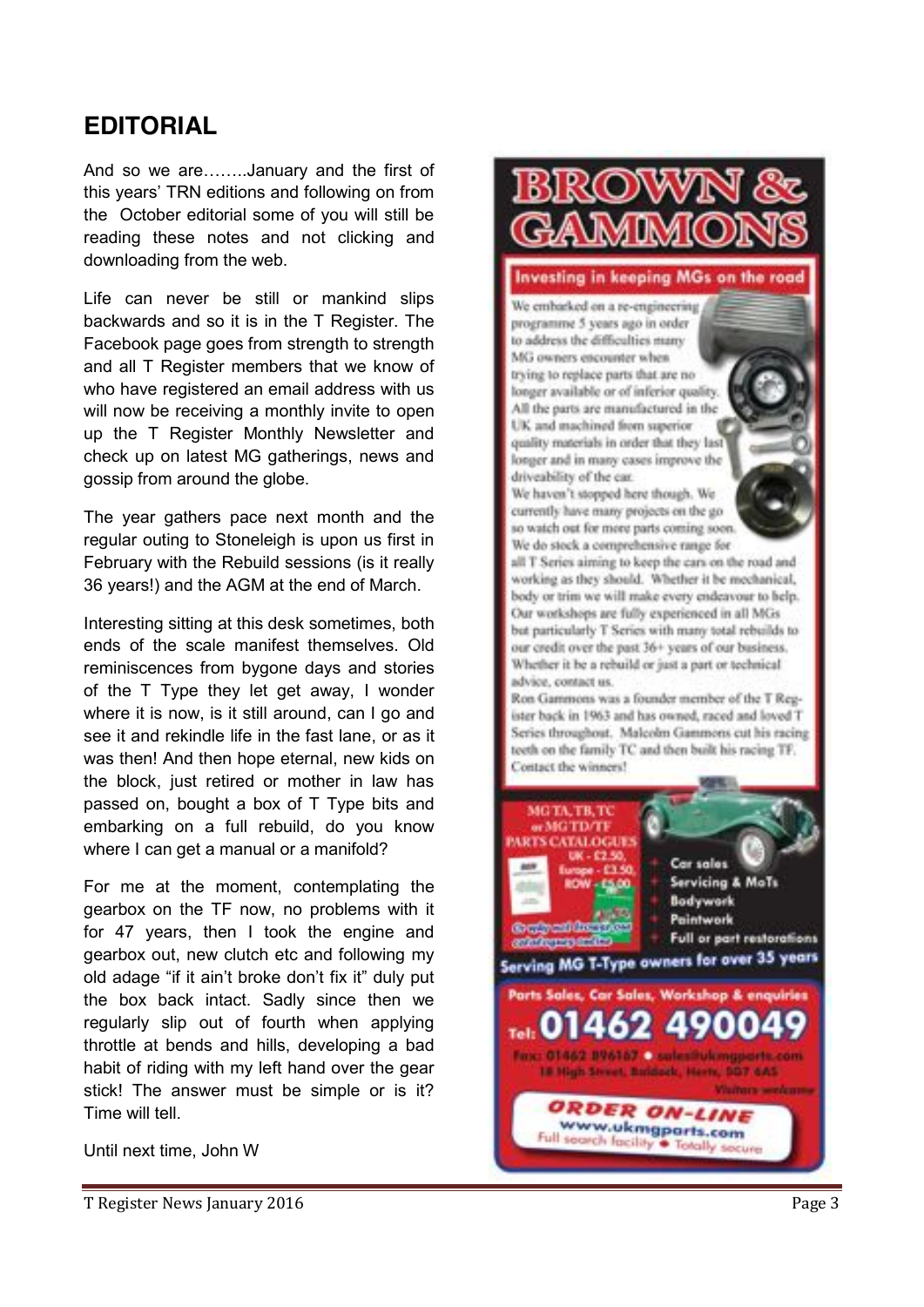## **Cover story**

## **My MG**

## **Registration number EO 8971 Chassis number TC8404**

My TC was built in April 1949 and first registered in Barrow in Furness on May 20th 1949 and now it is fitted with an XPAG works replacement engine 23498. It was allowed to decay in the 60s and restored from 1974 to 1984 by James Smith in Hartlepool and was back on the road in 1984 when It seems that the engine was bought separately from the car.

According to his records he used the car until 2001 when it was sold to Anne Downes who then sold it to Tony Turner and I bought it in April 2013. James Smith kept meticulous notes and beautiful diagrams which I confess do not mean lot to me at the present. I have a lot of photos of the restoration and it appears to have won prizes.

I am baffled as to why yellow was chosen for the paintwork.

## **Why a TC?**

I have always loved old cars and was planning to buy one when my son did not need me so much. He came to love cricket and played for the school and club and as his Dad was also interested in watching him I was not really needed at weekends. Right, I thought, time to buy my old car.

I had thought of other cars and was initially interested in Austin 7's but got talking to a volunteer at the Brooklands Museum in Weybridge and it was he who suggested an MG and by the time I was ready to buy a car, I had enough for an MG.

Post or pre war was the next thought. Again I haunted Brooklands and collared anyone that was available to ask as many questions about old MG's as I could think of, even getting an email from Philip Bayne-Powell as to what to look for in a pre-war one. After a lot of careful listening and as always I planned on learning to do the maintenance myself, I settled on the XPAG as a reasonable engine. Now,TC or TD? My head said smaller wheels would be easier to drive, but my heart said big wire wheels and the heart won. However when trying to turn around I am by no means sure that I made the right decision!

## **Now to find one**

My concern was that I didn't know much about them and I was worried that I would buy something, drive it round the corner and the whole thing fall apart. I needed advice. Mmm, network, I thought. I'd read about the rebuild seminars and thought that would be the place to start. I applied for my place to Peter Cole (the Chichester one) and added that I was looking to buy a TC.

I nervously drove up to the Heritage Motor Centre at Gaydon through driving snow with only snow ploughs for company. I really enjoyed the meeting, especially as I was very kindly adopted for the day by Mary Medhurst (TA owner) and her other half Michael (TD owner). I dutifully looked at various bits of car and passed them on and I still don't know what some of those bits were!

So the search began, I looked at cars that seemed OK, but were very expensive. I was concerned that if I paid a large amount of money for a concours car then I might be really worried about driving it and I certainly wouldn't be happy taking it to bits which I was always planning to do. I still don't know if I made the right decision with that one and sometimes I look at other peoples' concours cars and think how lovely they look and compare them to mine.

I went to see quite a few which looked fine in the pictures, but proved to be wrecks on inspection and as I knew I had not got the

T Register News January 2016 **Page 4**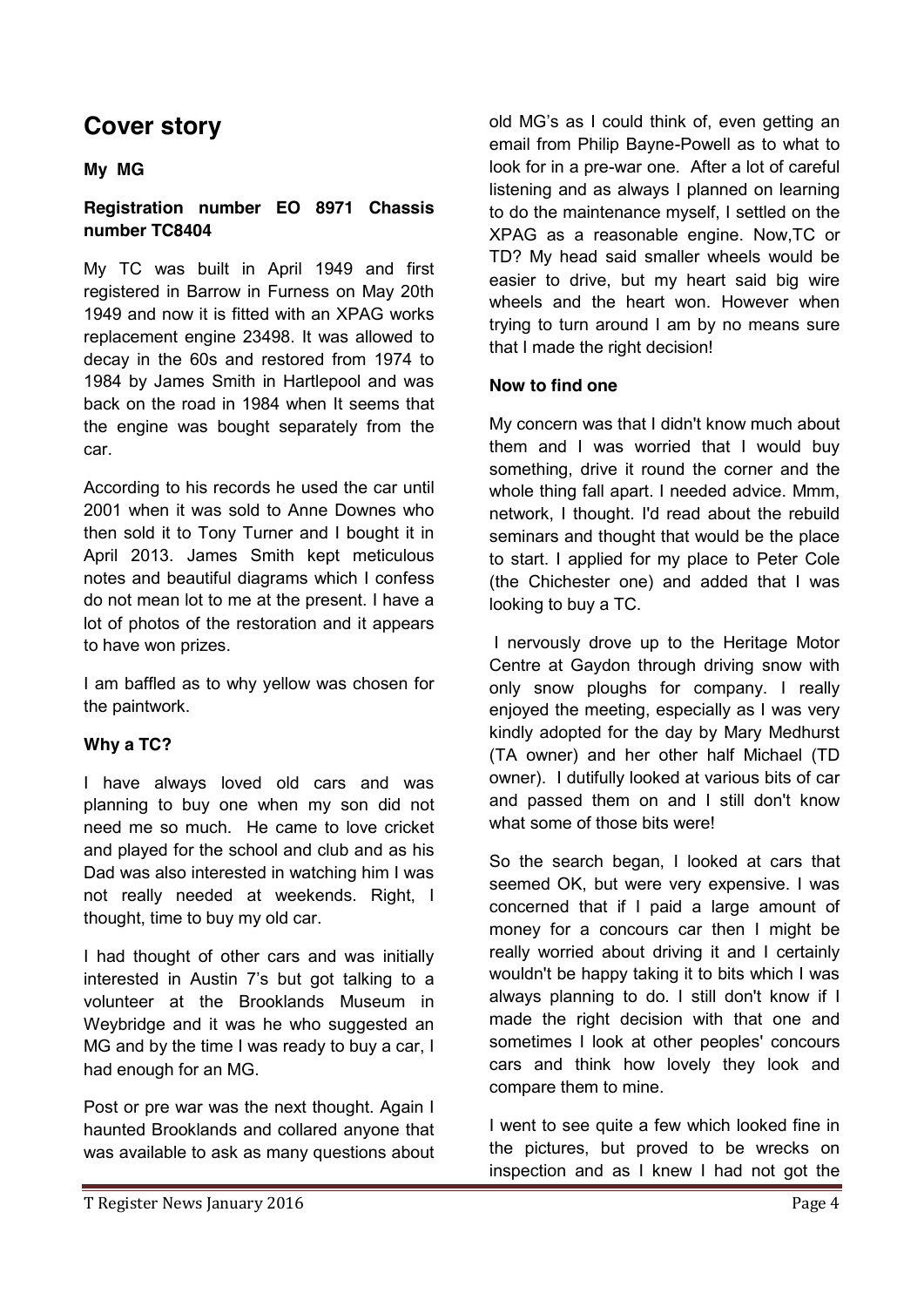skills for renovation, I left those behind even if they had an interesting history. One dealer was unhappy with me when I was not prepared to buy the car on the day and got angry when I mentioned that I would like someone who knew about them to look at it. I walked away from that one.

I spotted one on the internet from a private seller and Peter said he lived near so he came to have a look at it. He pointed out that it wasn't all that authentic the colour for a start, but it was a "good honest little car". I thought "That'll do for me".

I had no real idea as to how to drive a classic, so was relieved when the owner offered to deliver it.

So next I learnt to drive it. Terrifying, but exhilarating too.

I nervously turned up to the Brooklands Tuesday evening natter, everyone was extremely friendly if somewhat bemused that a woman would buy such a car when her husband has no interest in cars at all.

#### **Maintenance**

Despite knowing almost nothing about cars, I always knew that I wanted to look after the car and do the maintenance myself as I thought it would feel more like mine. However, I knew that I needed someone to guide and teach me.

Alan Wakefield, Don Cameron and Eric Worpe have been fantastic in showing me how to pull it to bits and more importantly how it goes back together again.

They showed me how to change the oil and the spark plugs, so I can do this now. Don revamped the carburettors, but I plan to get an old one to take to bits and see how it works. I daren't touch the ones on the car as they work! Alan together with Don took the wheels off and discovered that 3 of the brake cylinders were jammed and one was leaking.

After a quick visit to Moss Europe and a fight getting those fiddly horseshoe shaped things back in again it now stops much more quickly. When I first got it, the petrol tank was leaking a bit when half full and a new sender unit put on by a local garage sorted that out at least for a while but after about 6 months the tank started leaking badly from both sides and petrol was streaming under the garage door and onto the drive. As we have an integral garage, the house stank of petrol and not to mention concerns that the gas boiler was in there, so my husband (who is generally very tolerant of my hobby) put his foot down and it went to the garage and had a new tank put on. Luckily the car came with lots of spare paint!

I was really getting into this and on Boxing Day 2014 while hubby was happy in the kitchen concocting something delicious, son playing a computer game, I got bored and went into the garage and greased the front axle. Everyone was happy.

Once the petrol pump packed up coming back from a natter, the AA man hit it with a spanner and got me home. I tried to order a new one from Burlen's, but there was a 16 week wait. My mother in law was down from Scotland and desperate for a ride in the car, Alan brought his spare one round and put it on my car. Naturally I watched very carefully and when I managed to find a new one, took his off and put mine on. I felt thrilled to have done this on my own and I have managed to slip in "I replaced the petrol pump" into many conversations. Much more impressive if you don't know how easy it is to do on a TC!

When Eric was showing me how to grease the universal joint he said there were a few bits of rust beneath the wings, so he showed me how to clean under the rain deflectors with the pressure washer and a wire brush, much more vigorously than I would have done. He told me what to use under the wings. So I put that on and it's nice to know it's protected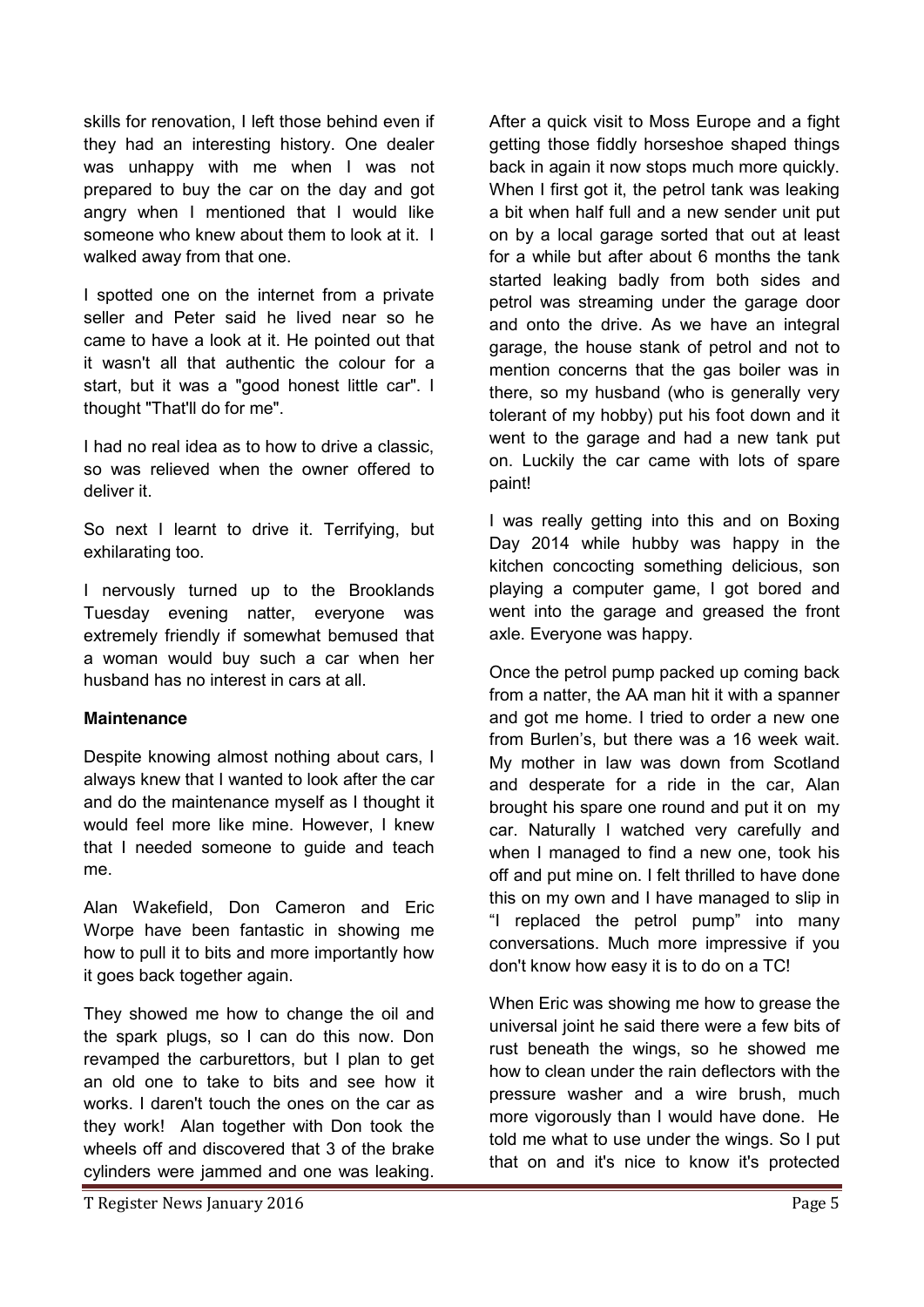now, although it's not as smooth as a professional would have managed, but then it's not a concours car!

I can't tell you how much I enjoy working on my car and the sense of satisfaction I get when I manage to do something on it.

## **Trips**

My real goal was to take it to a Silverstone MG weekend. Years of thinking "next year I will drive in with my MG" was actually going to come true. Finally on June day in 2013, I decided to drive up on the Friday afternoon, and then I could have a day's rest from driving on the Saturday before going home on the Sunday. Alan Wakefield had given me a route, but I found it difficult to find my way and drive at the same time, got lost and found myself on the M40. I was driving along behind a lorry doing 50mph and felt quite comfortable, but was thinking is this 'Fools rush in......'?

Anyway I got there without any more incidents, other than the car starting to overheat in a traffic jam. Everyone was very friendly and its picture was in the next "Safety Fast" magazine which was a great thrill. The car got lots of comments, especially on its color, some positive, some negative. Personally, I have mixed feelings about it and if it did need repaying, I would probably do it red as the increased value of the car would recoup some of the cost of the repay. But until then, I quite like it that it is different. It is certainly easy to spot in large group photos at T Type gatherings.

My yellow TC in good company at Silverstone in 2013, note the number plate of our neighbor, EO 8393.



My yellow TC in good company at Silverstone in 2013, note the number plate of our neighbour, EO 8393.

I have done two Regency Runs accompanied by Alan Wakefield and Don Henderson, who both very kindly tempered their speed so I could keep up. The first trip was uneventful, but on the second, I suddenly lost power about 3 miles from Brighton."Oh no!" I thought "I won't get my badge". Both stopped and Alan had a look after parking his car to make sure we weren't run over and diagnosed that the nut had come off the throttle linkage. "Mm" he said "I think I may have one of those", and had a rummage in a plastic box in the back of his car, brought out a throttle linkage, removed the nut, put in on my car and off we went. Who needs a knight in shining armour when you've got a man in a red TD! We'll just gloss over the blip on the way back when the car wouldn't work when I forgot to switch off the immobiliser.....

My absolute favourite thing to do is to take it to 40's days or 'Dress in the era of your car days' and dress up in my 40's gear. I also have taken it to many shows and everyone has been very pleasant and discussed engines with me.

All in all I can't tell you how much I love my car and how much fun I have had with it.

Long may it continue

Joy Anderson January 2016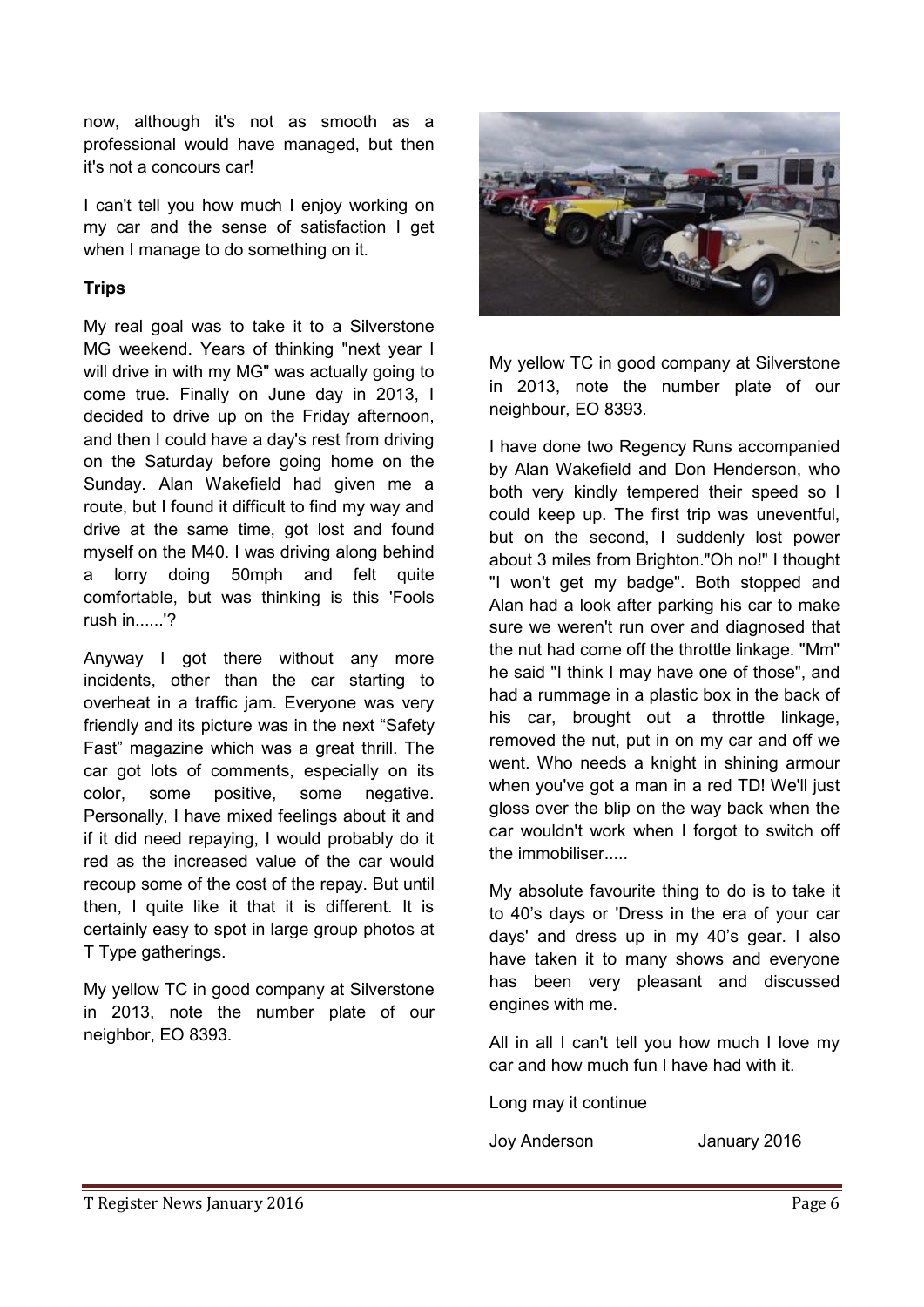#### 2016 CALENDAR OF EVENTS

## **MG International Show & Spares Day Sunday 21st February 2016 at the National Agricultural Centre Stoneleigh Warwickshire CV8 2LG**

Once again this opening event of the T Register year tells us that spring is just around the corner. The Register will be there of course in the same location as last year, look out for the banners and posters where there will ample space for the sale of regalia and a vast array of parts and spares for T Types to be traded on a Bring and Buy basis. Should you wish to bring those unwanted but coveted parts just clearly label ownership, contact details and the price required.

Advance tickets are now available on line at mgandtriumphsparesday.co.uk at a reduced price of £9.00 plus a service charge of usually £1.00 and under 15's get in free. You will be able to print off your tickets in A4 and beat the queues and this year it is hoped that there has been improvement in the access and parking arrangements to get us into the event quicker as well. Any further enquiries or information required contact Barry Knight on 01252875740.

## **The 36th T Register Rebuild Seminars Saturday March 19th at the British Motor Museum Gaydon Warwickshire CV35 0BJ**

This year another series of lectures will be featured covering a wide range of topics. An important subject to all engine builders or those considering a rebuild is camshafts. **David Newman** of Newman Cams will tell us all we need to know and there will be ample time for a Q&A session.

Our regular seasoned man of knowledge **Eric Worpe** will go through the ins and outs of the braking systems on TA-TB-TC cars and the other veteran contributor to these Rebuild sessions **Roger Furneaux**, will take us through the detailed design and manufacture of the back axle on these models.

On the same theme of stopping when we have got it going, another regular presenter and scribe **Barrie Jones** will bring us forward to post war cars and the braking systems on TD and TF's and similarly connected with this, a subject often neglected till they go wrong **Derek Stevson** of Stevson Motors will tell us all about the maintenance and overhaul of T Type shock absorbers.

Finally, in this changing commercial world we are often presented with a dilemma as to what lubricants are suitable for our classics, long gone are all those familiar sounding names in the service manuals which seemed to have been around forever. Guy Lachlan of Classic Oils will enlighten us and explain the modern approach to the balance and composition of ingredients to ensure the correct blend is still available to enable the smooth running and longevity of our classics in the future.

All this and food and beverage throughout the day makes this as always a must for all T Types. An application form is on the website [www.tregister.org](http://www.tregister.org/) or see "Safety Fast" January edition on page 26.

As always this will also be the place to meet old chums, seek out some interesting original spares or even offload some to make a space in the garage, naturally you will be fed and watered and all for the price of a few pounds, what else would you be thinking of doing on a cold grey day in March.

As is usual the **T Register AGM** will follow on immediately after the final presentation at 4.30.

The Chairman and officers will present their reports and views of the past year and outline proposals for the coming years in order to continue to maintain the success of the past.

**................. so don't, delay, book today.**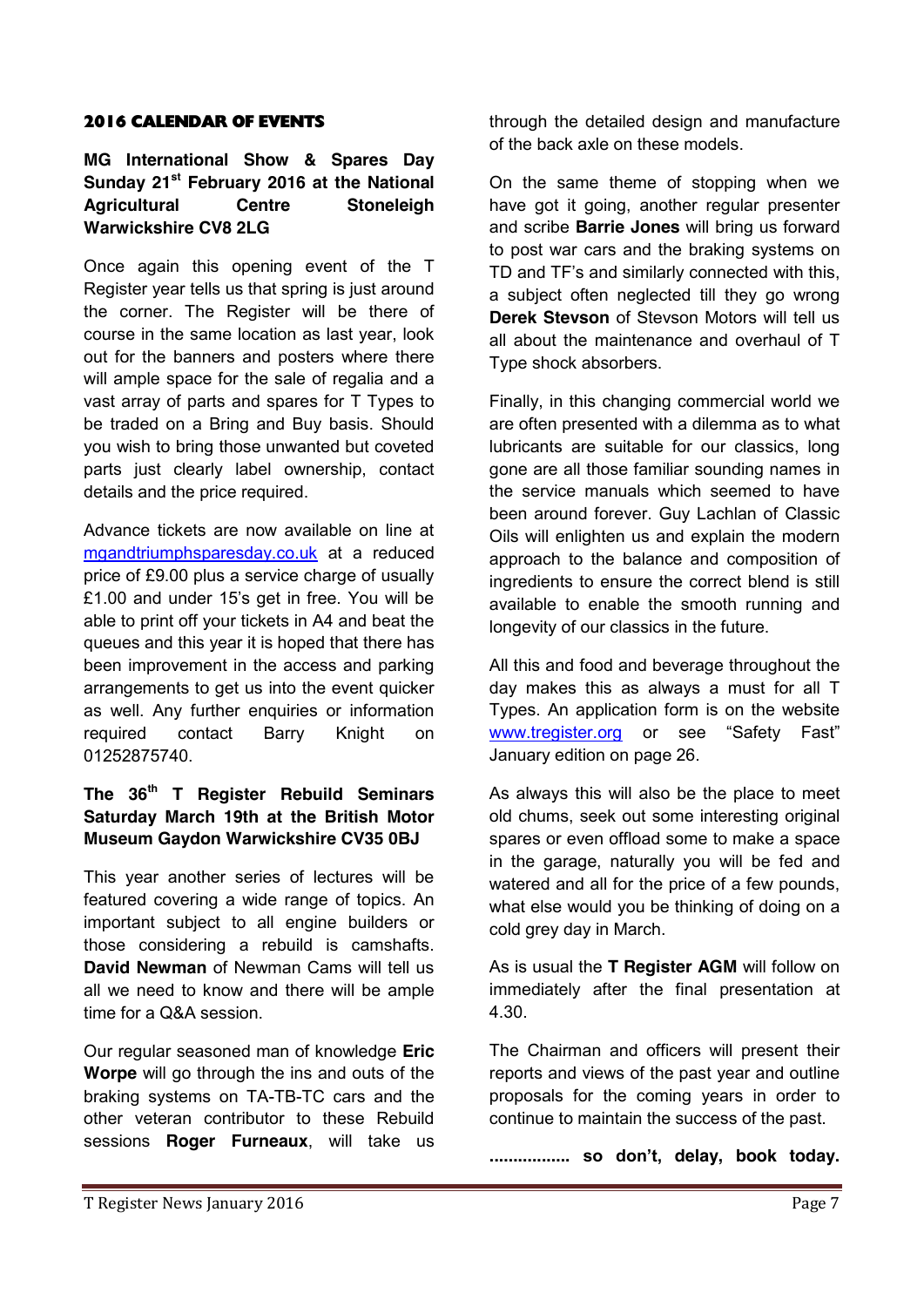#### MG Car Club - T-REGISTER: 36th Annual "T-REBUILD" - Sat. 19th March 2016

Heritage Motor Centre, Banbury Road, GAYDON, 'Warwicks, CV 35 083

MGCC T- Register - "IN OUR 53rd YEAR" - (1963-2016)

| Time.           | SEMINAR PROGRAMME & TIMETABLE                                                 |  |
|-----------------|-------------------------------------------------------------------------------|--|
| 08.15 - 09.50   | Delegate Registration, and Morning Refreshments (from 9.00) -- Reception Area |  |
| $09.50 - 30.00$ | Welcome /introduction/ "Housekeeping" - Geoff Motthews - Lecture Room 3       |  |

| Time            | Stream - A                                                                                | <b>Room</b>        | Time            | Stream - B                                                      | Room              | Room           |
|-----------------|-------------------------------------------------------------------------------------------|--------------------|-----------------|-----------------------------------------------------------------|-------------------|----------------|
| 10.00 - 11.15   | David Newman (Newman Canvi):<br>Canvalvarita for XPAG engines                             | Lecture<br>Roy, 1  |                 | See A                                                           |                   | Lecture Roy, 3 |
| 1115-1145       | Teg/Coffee/Biscuits                                                                       | Reception<br>Areus | $11.13 - 11.43$ | Teg/Coffee/Blacutz                                              | Reception<br>Area |                |
| $11.45 - 12.55$ | <b>Lik Wome:</b><br>TA-B-C Brakes                                                         | Lecture<br>Res. 1  | $11.45 - 12.45$ | Barrie Jones:<br>TD-TF Brakes                                   | Lecture<br>Res. 2 |                |
| $1.00 - 12.45$  | <b>LUNCH - Cate &amp; Belcony Area</b>                                                    |                    | $12.50 - 18.45$ | LUNCH - Cupi & Balcony Area                                     |                   |                |
| 13.45 -14.45    | <b>Baggs European:</b><br>TA-B-C Back axle                                                | Lecture<br>Ren. 1  | 13.45 ~ 14.45   | Guy Lachtan (Classic Oils):<br>Labrication suitable for T-Types | Lecture<br>Rm. 2  |                |
| $3445 - 25.75$  | Tea/Coffee/Biscults                                                                       | Reception<br>Aree  | 14.45 - 15.15   | Tea/Coffee/Blecults                                             | Reception<br>Aren |                |
| $15.15 - 16.15$ | Derek Steynan (Steynon Motors):<br>Maintenance and overhaul of T-<br>Type shock absorbers | Lecture<br>Res. 1  |                 | See A.                                                          |                   |                |
| 16.30 - 17.15   | <b>T-REGISTER AGM</b>                                                                     | Lecture<br>Rm. 1   |                 |                                                                 |                   |                |

## **MG Live Silverstone Saturday 4th and Sunday 5th June 2016**

The annual MG extravaganza date at Silverstone is now settled as being the first weekend in June just before some of us head off to Le Touquet for the European Event of the Year in France. As usual the T Register will be there in force with our stand in the main marquee, a Specials display and the Saturday evening natter in the paddock and of course designated parking for all T Types on both days if you get there early enough that is!

## **The 2016 T Register T Party at The Shuttleworth Aircraft Collection near Biggleswade Bedfordshire**

We are advised that the Events management team at Shuttleworth have changed the scheduled flying dates this year and that the usual 'Wings and Wheels Day' that we have enjoyed has now been moved to the first week end in September which clashes with the Autumn Tour dates.

The alternatives that we have been offered are The Military Pageant on Sunday 3rd July and the Shuttleworth Pageant on the  $7<sup>th</sup>$ August, more on this when arrangements have been concluded.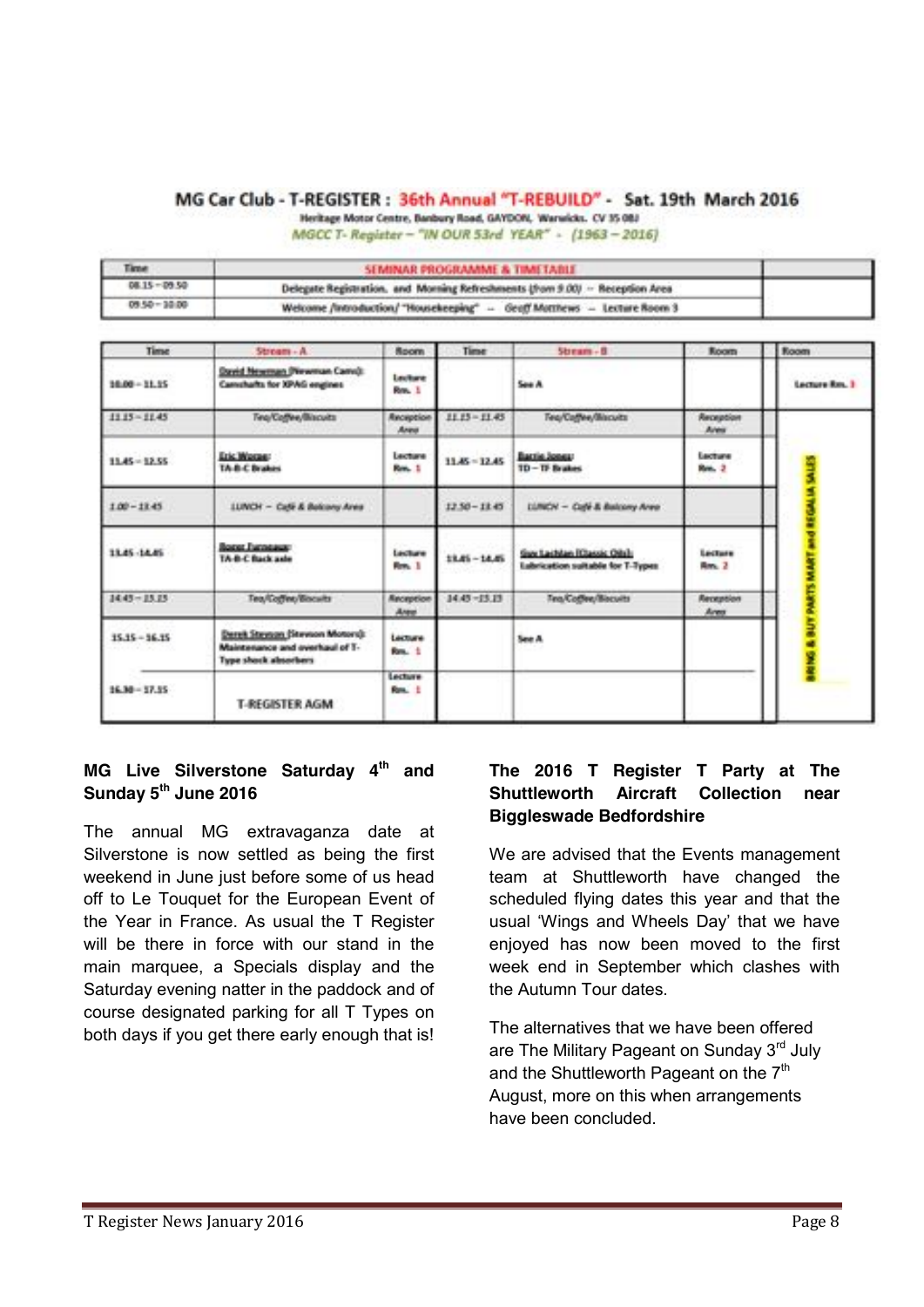## **2016 Autumn Tour September 2nd to 5th Dorset and the Jurassic Coast.**

This year the Autumn Tour goes to Dorset to the George Albert Hotel midway between Dorchester and Yeovil on the A37. The hotel is privately owned and has 39 ensuite rooms which have been block-booked for the weekend therefore this restricts the numbers for this year so most important that you book early. The hotel is well situated with a number of sites and venues all close by such as Montecute House, The Haynes Motor Museum, Yeovilton Air Museum, Forde Abbey Gardens to name but a few so plenty to do and see as well of course as doing the runs on Saturday and Sunday.

Geoff and Annie Matthews are the organisers and Chris Sundt is plotting the routes, get your application in soon, contact them on 01840 214972 or geoff@ostlersbarn.co.uk

*Fancy a poster for the garage wall? They might be available soon!*





T Register News January 2016 **Page 9**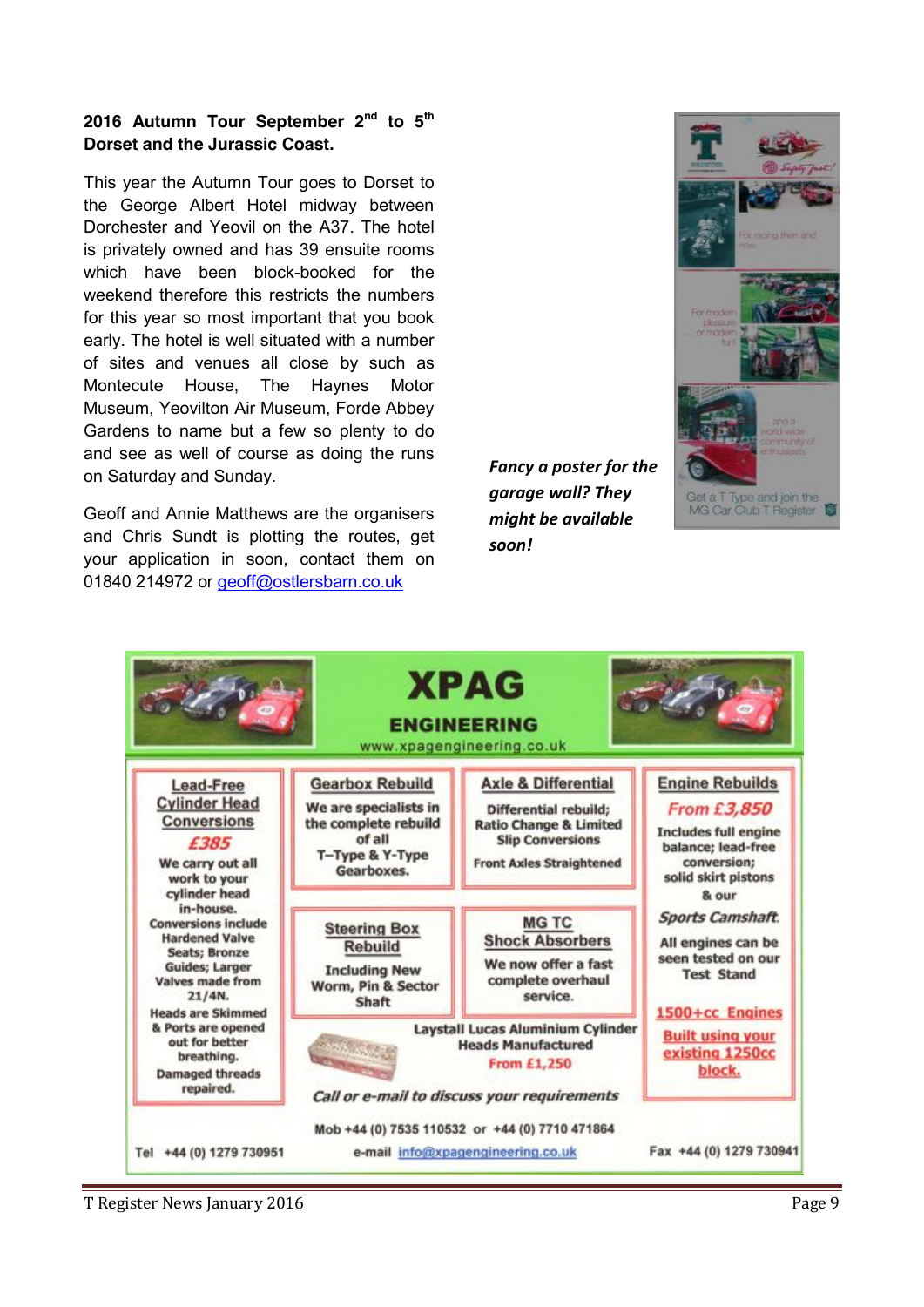## *A Love affair*

I guess we have all had love affairs in our past, they remain a little secret that seldom if you are lucky, do not pop up at an inopportune moment.

I had been thinking about past loves for a while, perhaps it is something to do with maturity! Any way I decided to see if I could rekindle an old flame, problem is how to broach the subject with the wife.

Well after many evenings thinking about it I thought I would just go for it.

It would not be easy as we have always been at odds over such matters, but have managed to come to an agreement without blows during the past forty plus years.

#### *Now this is what really happened.*

In February 1968 I bought a pretty run down a 1949 MG TC it turned out to be one of the last twelve built, it needed a bit of a rebuild to look presentable so I set to work on the car.

I soon discovered it had a crack in the block between the core plugs, this was a setback as a replacement engine was not on the list to do, I decided to see if it could be repaired, luckily it could but it did entail stripping it down, at the same time it was re-bored and new pistons etc. fitted and the car also required a re-paint and re-trim plus lots of other work.



**As found.**



**Ready to go back together**

My fiancée and I were planning to get married in October 1968 I thought it would be great to use the TC on our wedding day. So not much pressure then to restore the car to running order in only a few months, still I only had to concentrate on the car, wedding plans were not really my department!

Well October came, and yes the car and I were ready (oh and the bride too)



#### **Finished in time**

We went everywhere in the car for a number of years, it was great fun to drive as long as you got used to the vagaries of the steering, we covered many miles in the car without any problems.

I attended the local Noggin & Natter, (perhaps not too much noggins now) great fun meeting with interesting like minded people. I did have one scary moment on returning home late from a MG natter. I stopped outside our garage to open the doors to put the car to bed and on looking around I saw smoke coming from under the bonnet!!! You have to open the bonnet to see what is happening don't you?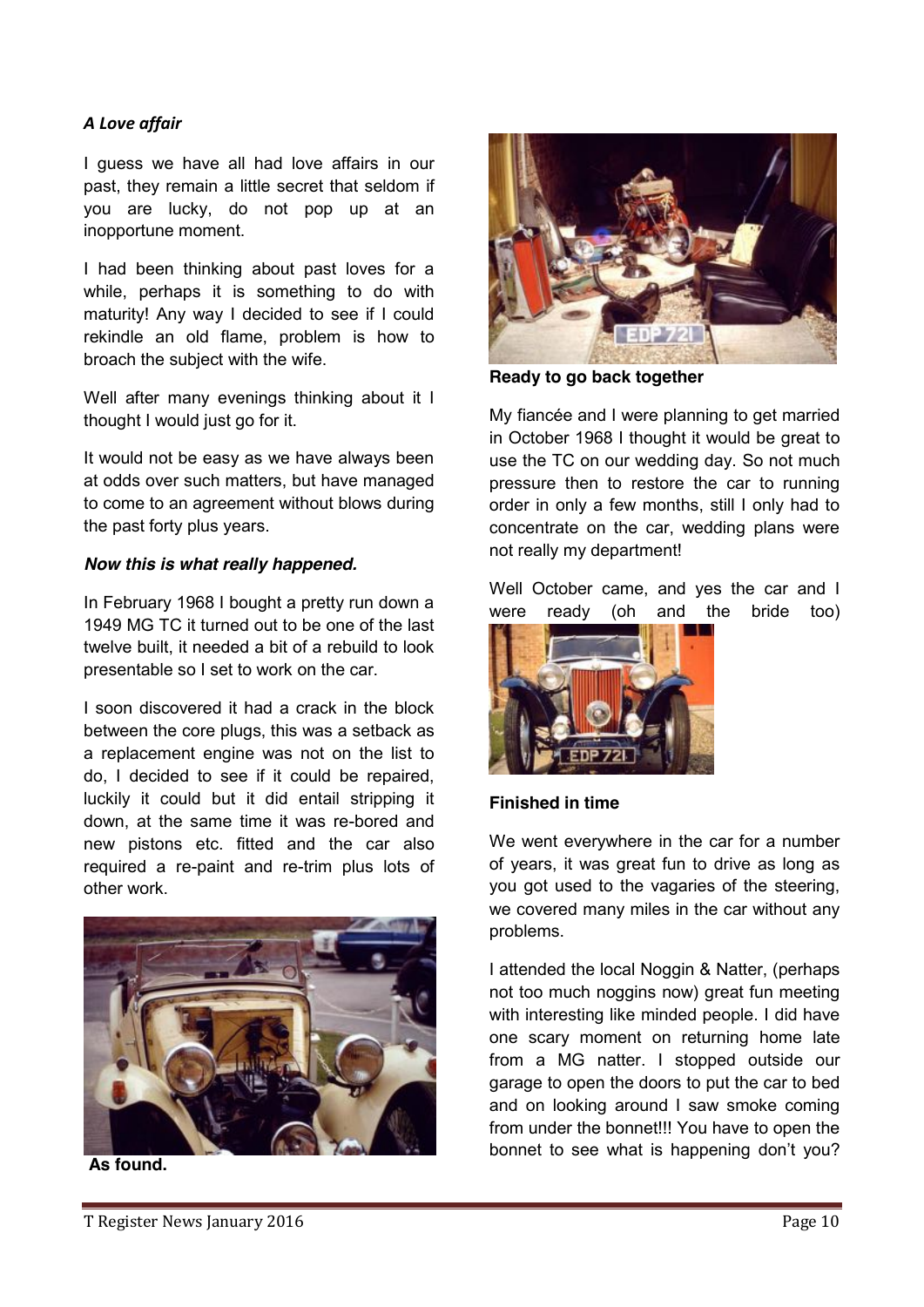but this made it worse and flames then broke out.

Luckily we were have building work done on the house and there was a convenient pile of sand, so I quickly threw it onto the flames and put them out, phew! The cause was the rocker cover gasket had been sucked inwards and let copious amounts of oil out onto the exhaust manifold, apart from a mess to clear up no damage done.

A few years passed, children came along and we needed to extend the house upwards, so the TC had to be sold to pay for a new roof. I advertised the car in Motor Sport (I still have a copy of the magazine with the advert in) the car was bought by an American and was duly shipped to the USA.

It was not the end of my love affair with MGs far from it, in fact there has not been a year go by since the sixties I have not had and MG in the garage to tinker with, I won't bore you with them all but they have been: - PA, TC, TD, TF, F type, VA, MGB, Midget, MGA MGF, MGTF MGB GT. some model more than one off, so you can see the stress I have caused my other half!

So back to a special love of my life (apart from my wife) the special TC we used on our wedding day.

I thought I might see if I could find my car that I sold in 1975 and I knew it went to the USA. So I started to contact various clubs in the MG world using the internet to see if the car would pop up as I knew the chassis number and the registration, this was Autumn last year.

Well, the MG T Register did have a record of the car and a contact number so it was thanks to them that I was able to get in touch with the present owner.

I was in Tesco shopping, not my preferred habitat I might say, when an email came through, it was the current owner saying he

indeed had my old TC in his collection of cars in New York State.

I emailed the owner, John, back on the spur of the moment asking if it would be possible to pay him a visit to see the car, not sure if I was thinking quite straight at that point in time but I was so pleased to hear from him. I now just had to see how to get that proposition over to my wife in a way that sounds plausible.

"I know", I thought, I have several American cousins as my Aunt married an American Airman during the war I could visit them and the MG. The only problem is the car is in New York State and my cousins are in Arizona and California, a bit of a distance apart, could be done though, just got to put in the right way, draw up a plan, *easy!!*

Well it turned out to be easier than I thought as my wife was not keen on all the flying the trip would entail, so it turned out that I was to be a lone traveller.

Plans were made with my cousins and the owner of the TC, passport renewed, flights booked and I was even invited by the present owner of my old MG to stay with him and his wife, a very kind offer, typical of MG owners.

I arrived in New York, stayed overnight, and the following day took the train journey of some 65 miles on the New Jersey Transit Railway to meet the owner, he kindly met me at the station and we drove some 5 miles to his home set in the countryside.

The present owner is John T Mayo 11 and lives in Goshen in New York State. Goshen is well known for its trotting track, built in 1838 it is the oldest trotting track in the world.

I was lucky to be given the opportunity to have a guided tour of the track by his son who works there, it is a fascinating place with a wonderful history depicted in the museum on site.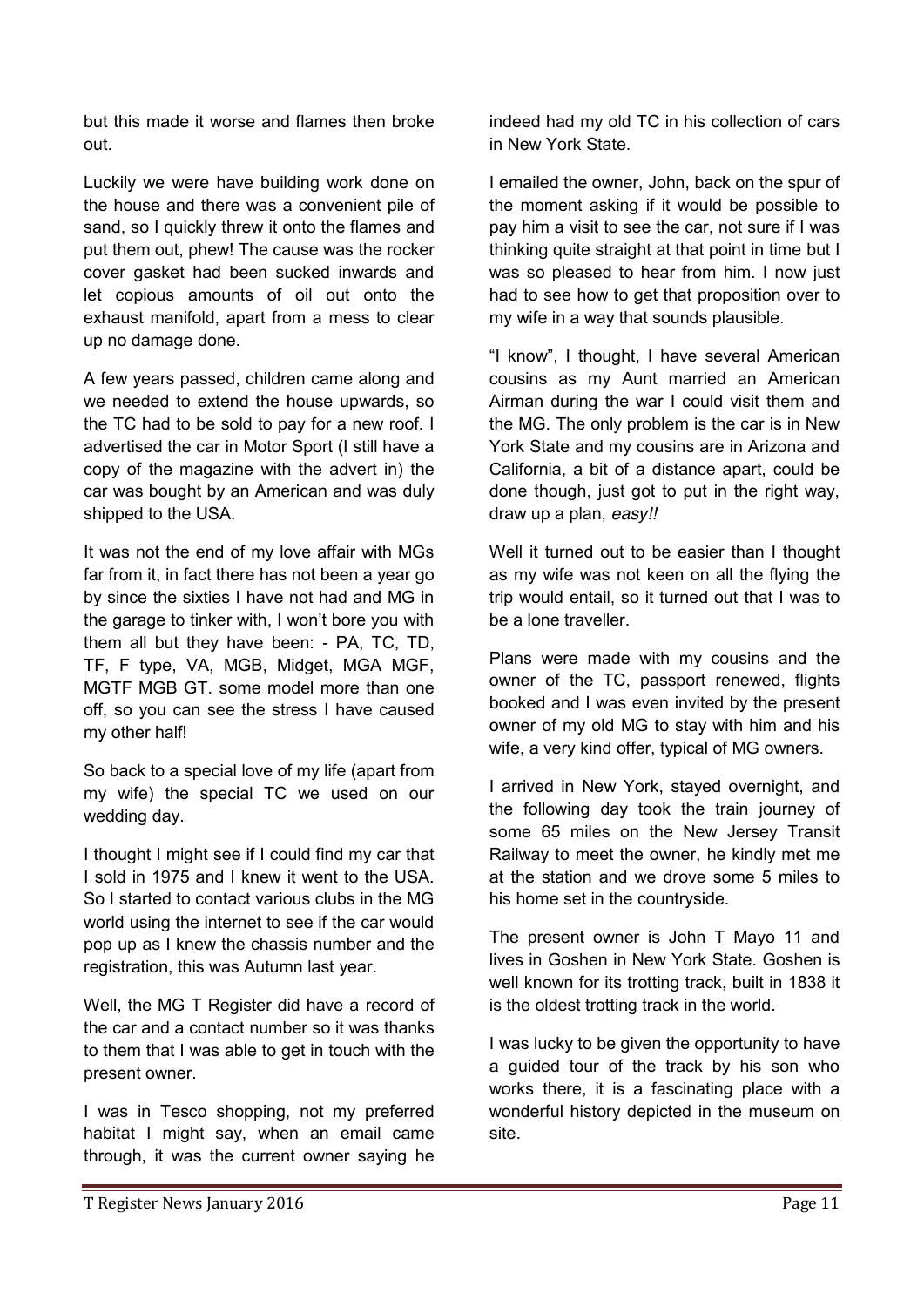My old TC forms part of John's personal collection of some very interesting cars housed in two six car garages and one three car garage.

The anticipation of seeing the TC was intense, but first it was time for a cup of tea and cookies some time to talk MGs and cars in his collection and getting to know each other.

Time at last to walk down to the garages but not to the one with the MG in first we looked at other cars in the collection. At last opening of the door there it was sat next to an MGA







As you can see it has changed colour and the interior has had a makeover, it still has the original engine complete with cracked block repair.

It was very emotional to see and sit in the car after some 40 years, I took many pictures unfortunately we could not drive the car as recent snowfall made access to the garage difficult.

I am grateful to the John & Mary for allowing me to visit him and for their hospitality and to see my old car. It is in good hands and has all the attention it needs.

So from the cold of New York State to the heat of Arizona and California to see my cousins.

The idea of such a trip sounds a bit mad I know, but it was not all about the TC I enjoyed a wonderful visit with my cousins, great to meet up and do some sightseeing.

One last car note. While in Tucson my cousin Carol had been in contact with the British Car Club there as they were having a Saturday trip around six of their member's garages. I was honoured to be invited along as my cousin had explained why I was there.

You turn up at the first one, have coffee and a doughnut, talk cars and see their collection and then move to the next garage to see their pride and joy. It lasted well into the afternoon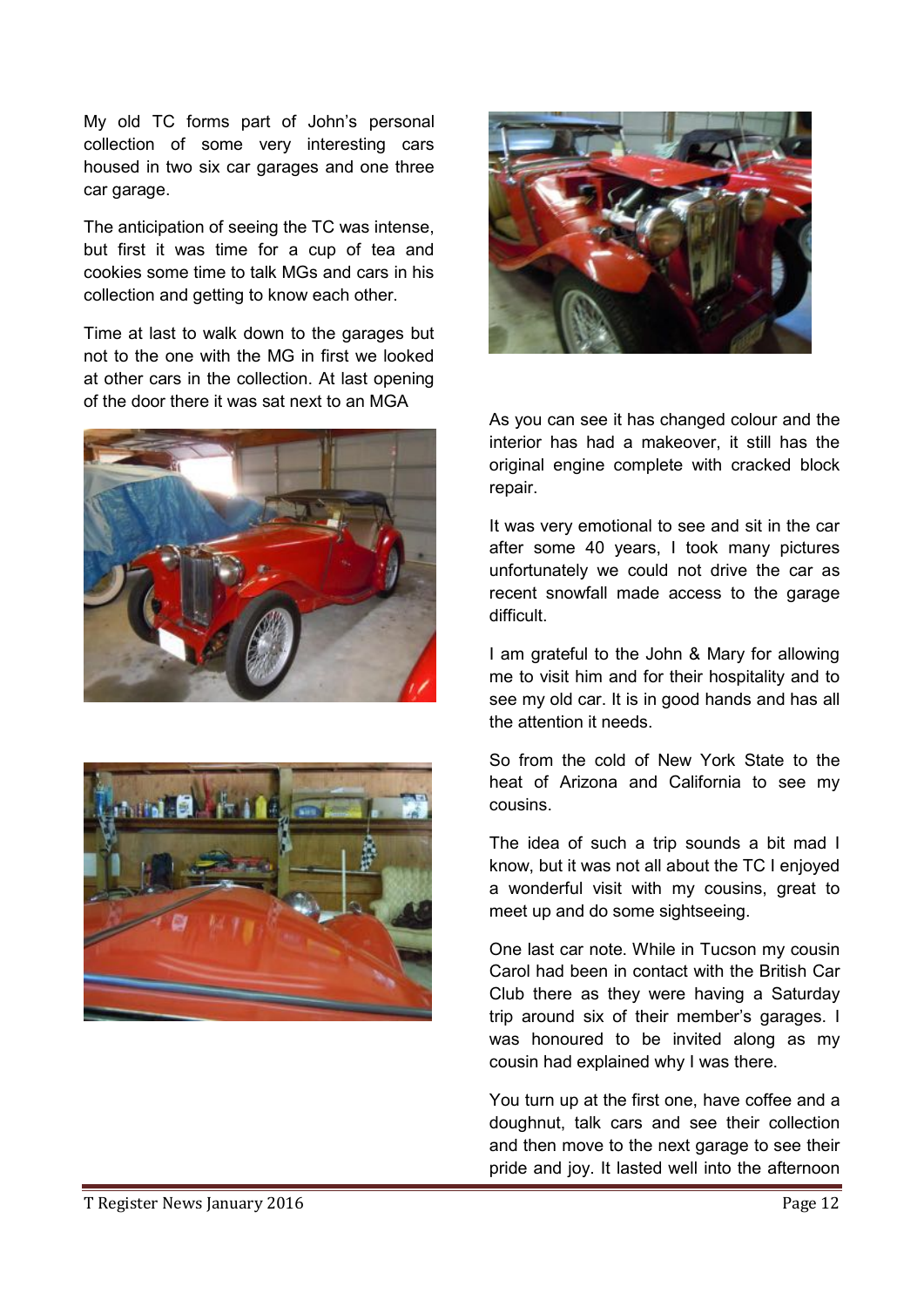by the time we got to the last one, what a wonderful day seeing many different cars and I must say some very well equipped home garages.

I really enjoyed my trip to America. I met some very nice people in the classic car world as you might expect all willing to hear and be interested in my story about my old TC.

My interest in MG started in the early sixties when I was 20 with a £15 1934 PA a total basket case and has continued for some 52 years and still is alive with my current 1971 MGB GT a great car to drive.

So the love affair is alive and well, but an old flame is hard to forget, she does have a special place in my heart.

Barry Woolford

January 2016

## **2015 was the 80th anniversary since the TC came into being after the hostilities of the Second World War.**

Inadvertently both the stories in this edition are about TC's and it is interesting to note that one of these was about the American dream of owning one, by thousands of GI's returning home.

This year we have been very pleased to be in receipt of any number of pictures taken by the MGCC photographer Colin Murrell, so TC's to the front.







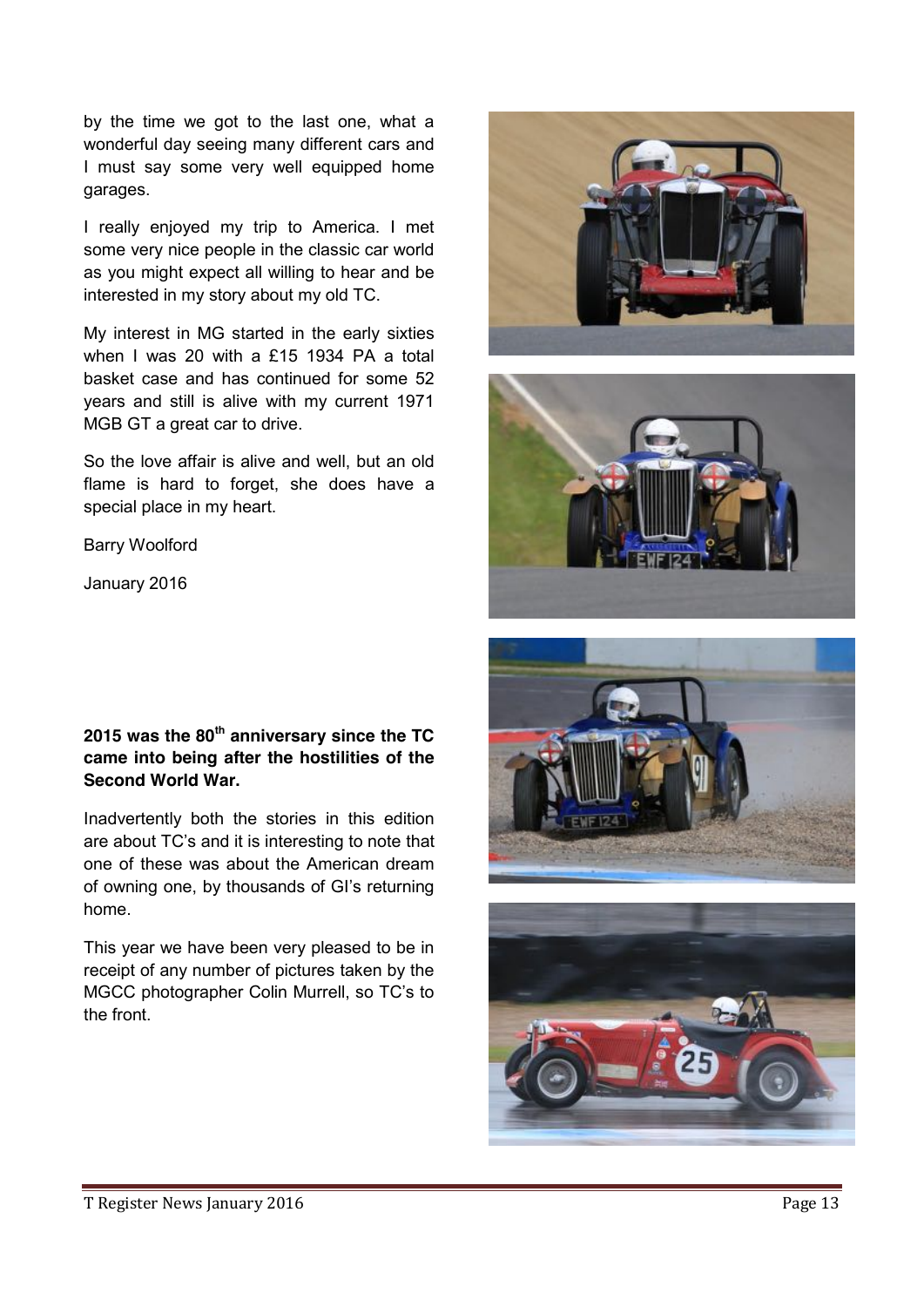



## **XPAG ENGINE BLOCK CASTING NUMBERS.**

We recently received an enquiry from a MG classic car restorer about the vexed question of casting numbers and the way to prove the provenance of a 1500 block.

We were able to point him to an excellent article in Paddy Wilmer's book "MG T Series in Detail" which clearly defines the history of the casting numbering system and the differences between 1250 and 1500 blocks.

#### **Other Historical Matters**

## **A WORD FROM THE MG 'T' REGISTER HISTORIAN, CLIVE MANSER**

Firstly I would like to acknowledge the dedicated and superbly catalogued work carried out by our previous historian Roy Miller over many years; I will strive to follow his splendid example.

The role of Historian closely links with the 'T' Registrars in maintaining records for the benefit of current as well as future owners of our cars. Information gathered over the years includes as much history of the life of the car as possible, such as participation in sporting events, rallies, modifications, ownership history in the UK as well as the rest of the World.

I would like to continue to build as complete an historical and photographic record as possible of each 'T' type car known to have survived, whether currently in use or undergoing restoration. With this in mind I would be grateful if those of you who are unsure whether or not your car's details are held to please send me an email stating the model and chassis number to [clivemanser@hotmail.com](mailto:clivemanser@hotmail.com) so that I can check the records. If the car is not recorded I have prepared a short questionnaire which I will forward and ask you to complete, at the same time it would help if you can also send by email a current photograph and any other photographs which will form part of our records.

For anyone without the use of a computer I will be more than happy to correspond by traditional post, my address is: Purdues Cottage, Fair Oak Green, Stratfield Saye, Reading RG7 2DL.

I look forward to hearing from you; Clive.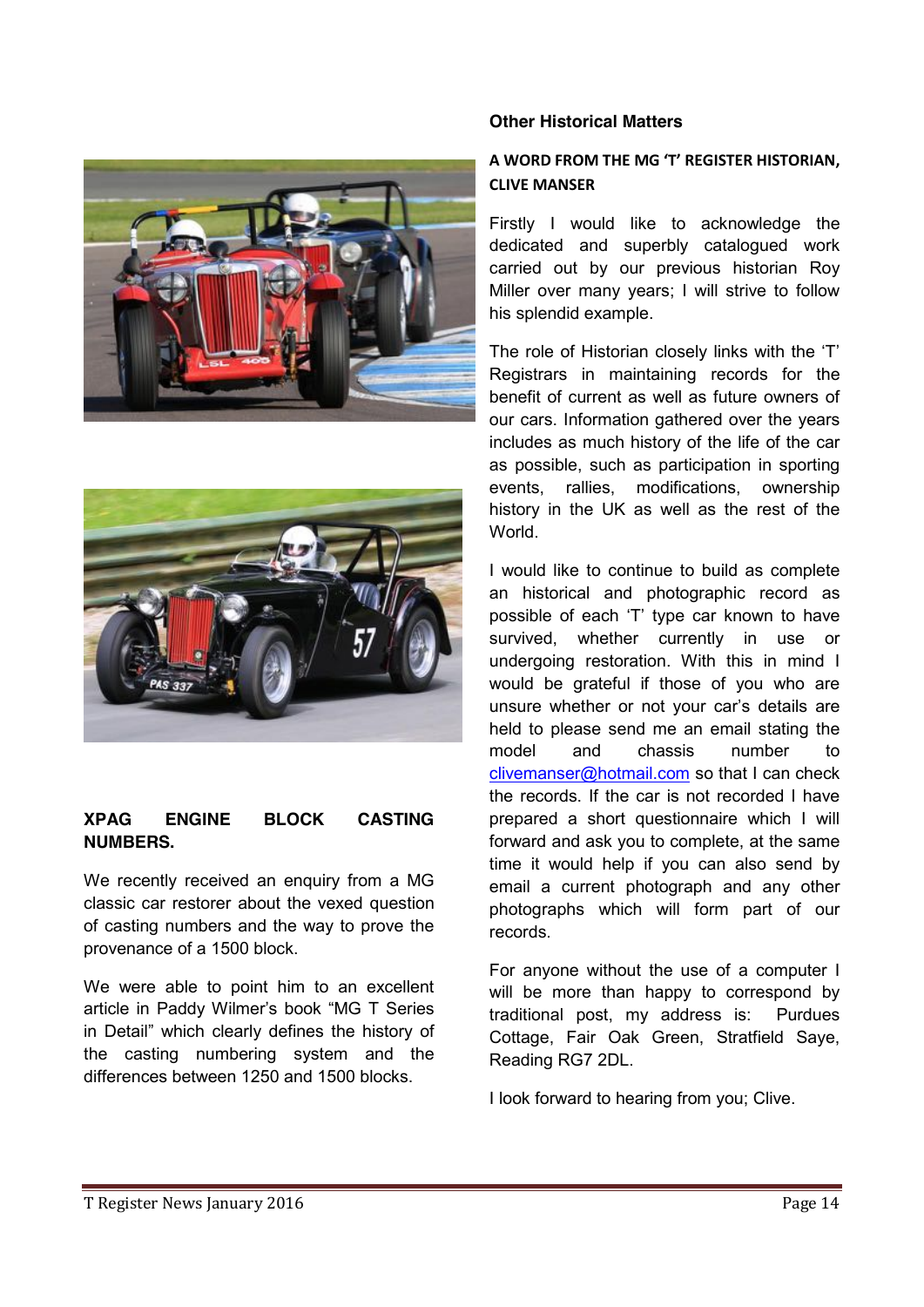

Still on the TC theme, here is a pretty picture of a TC taken in the 1940's in Hong Kong.

David Wardell is in conversation with Ian Foster who is with the Classic Car Club of Hong Kong and who is writing a book on the History of Transport on the island and came across this picture.

The bumpers are a little misleading but probably added locally in deference to the driving standards in that part of the world at that time.